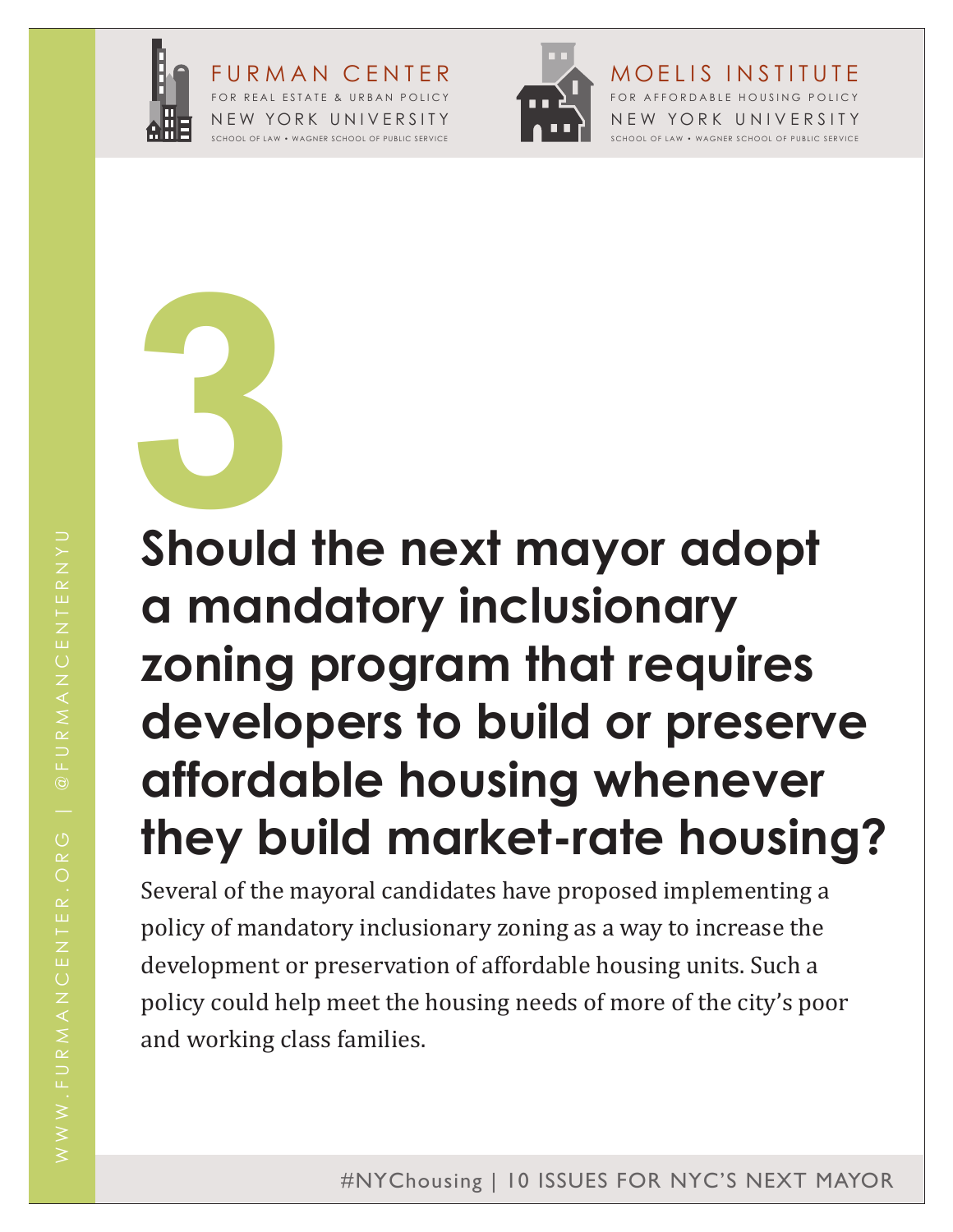

### **WHY IT MATTERS** (CONT'D)

However, a mandatory inclusionary zoning policy could have other consequences, including higher density development in some neighborhoods if the city offsets the requirement with an upzoning, or higher prices for market-rate units if the policy increases the cost of development.

## **THE BASICS**

Zoning rules that require or encourage developers to produce affordable housing are commonly called "inclusionary zoning." New York City adopted its first inclusionary zoning provisions in 1987, when it began allowing developers to exceed the maximum building size otherwise allowable in R10 districts (very high density zoning districts located primarily in Manhattan) by up to 20 percent in exchange for providing affordable housing. More recently, the city expanded its Inclusionary Housing Program beyond R10 districts to Greenpoint/ Williamsburg, Hudson Yards, West Chelsea, Downtown Jamaica, the Lower Concourse, and several other parts of the city, in many cases, as part of a city-led comprehensive rezoning. In most eligible areas, developers can obtain a zoning bonus by providing the affordable housing as part of the project itself or on a separate, nearby site. The amount of bonus density a developer can receive is based on the amount and type of affordable housing the developer provides, and varies across eligible areas. Figure 1 shows the parts of the city where the Inclusionary Housing Program applies.

The affordable units can be rental or, since 2009, offered for homeownership, but in most cases they must be affordable to (and inhabited by) low-income households, as defined by the U.S. Department of Housing and Urban Development (HUD). According to 2013 guidelines, a two-person household earning up to \$55,040 and a four-person household earning up to \$68,720 are considered lowincome. Additionally, even after the first occupants move out, rental units remain subject to New York's rent stabilization rules (with the added requirement that rents remain affordable under the HUD guidelines for the new tenants), and resale values of owned units are capped. Developers often use public subsidies, such as the Low Income Housing Tax Credit or 421-a tax exemption, to build the affordable units, though in some parts of the city where the Inclusionary Housing Program applies subsidized units earn the developer less of a density bonus. If a developer uses a subsidy program, affordable units must also meet that program's requirements.

As of late spring 2013, developers had completed or broken ground on almost 4,500 units of affordable housing located in over 100 separate projects to obtain the zoning bonuses offered through the Inclusionary Housing Program. As Table 1 shows, most of these units are in Manhattan and almost all of the others are in Brooklyn.

Other cities, including Boston, Denver, Sacramento, and many suburban towns, have adopted mandatory inclusionary zoning policies. These policies typically require that new developments over a certain size reserve a share of new units for low- or moderateincome households. Some jurisdictions allow developers to satisfy the requirements off-site or to make a cash contribution to an affordable

#### **TABLE 1: Affordable Housing Produced under the Inclusionary Housing Program, 1988 to 2013**

|                 |          | Affordable   |
|-----------------|----------|--------------|
|                 | Projects | <b>Units</b> |
| <b>Bronx</b>    | 2        | 40           |
| <b>Brooklyn</b> | 22       | 1,112        |
| Manhattan       | 77       | 3,286        |
| Queens          | 2        | 33           |
| <b>Total</b>    | 103      | 4,471        |

*Source: New York City Department of Housing Preservation and Development*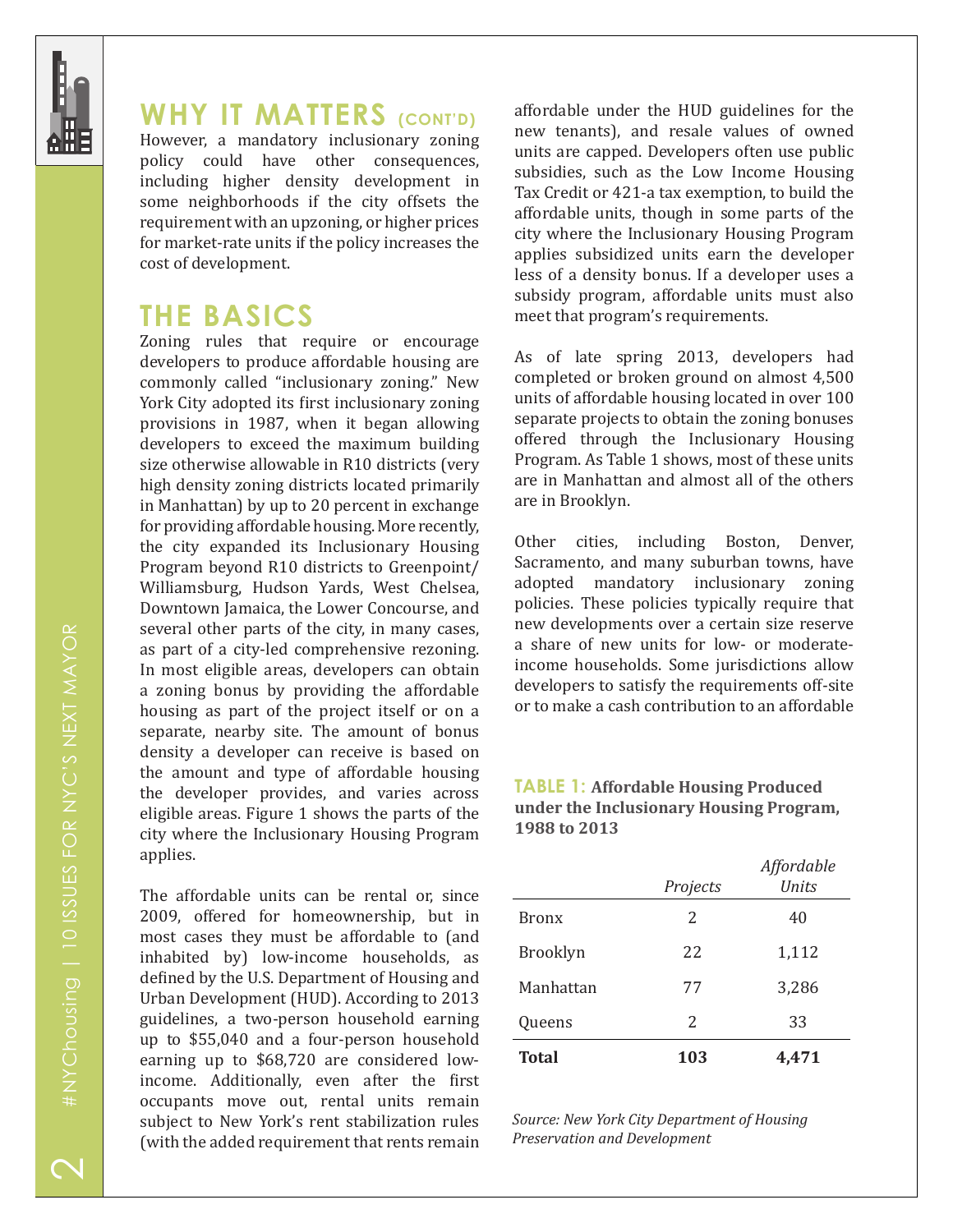

housing fund instead of providing affordable units. Developers in places with mandatory programs have no alternative but to fulfill the requirement.1

## **QUESTIONS & CONSIDERATIONS**

Should the next mayoral administration implement a policy of mandatory inclusionary zoning, it could have potentially significant impacts on the production not only of affordable housing, but also on the rest of New York City's housing market.

How much additional affordable housing a mandatory inclusionary zoning program produces will depend on how much new development occurs in the area where the program applies. If developers find it profitable to build in areas subject to the program despite the requirement, adopting a mandatory program in New York City could lead developers to produce more affordable housing than they would under the current, voluntary program. This is particularly likely if the areas where the program applies are simultaneously upzoned to allow developers to make up the cost of compliance through greater<br>development density. Accordingly. development mandatory inclusionary zoning could encourage developers to meet more of the demand for affordable housing among lowincome households without additional direct subsidy from the government.

On the other hand, if developers find that the costs of a mandatory inclusionary zoning program often render potential projects less profitable or completely unprofitable, the program could slow

the development of market-rate housing while providing little new affordable housing. Under the current, voluntary program, when a developer elects not to participate, it may be because the bonus density is not sufficient to offset the cost of providing the affordable housing needed to obtain the bonus, or because the developer believes the demand for development on a given site can be met without the bonus density. Imposing a mandatory program in these cases (particularly if no additional density is allowed) may mean

#### **FIGURE 1: Areas Eligible for the Existing Inclusionary Zoning Program as of July 2013**



*Source: New York City Department of City Planning, Furman Center*

<sup>1</sup> For more information about the array of mandatory programs in effect around the country, see Scheutz, J., Meltzer, R., & Been, V. (2009). 31 Flavors of Inclusionary Zoning: Comparing Policies From San Francisco, Washington, DC, and Suburban Boston. *Journal of the American Planning Association,* 75(4), 441-456.